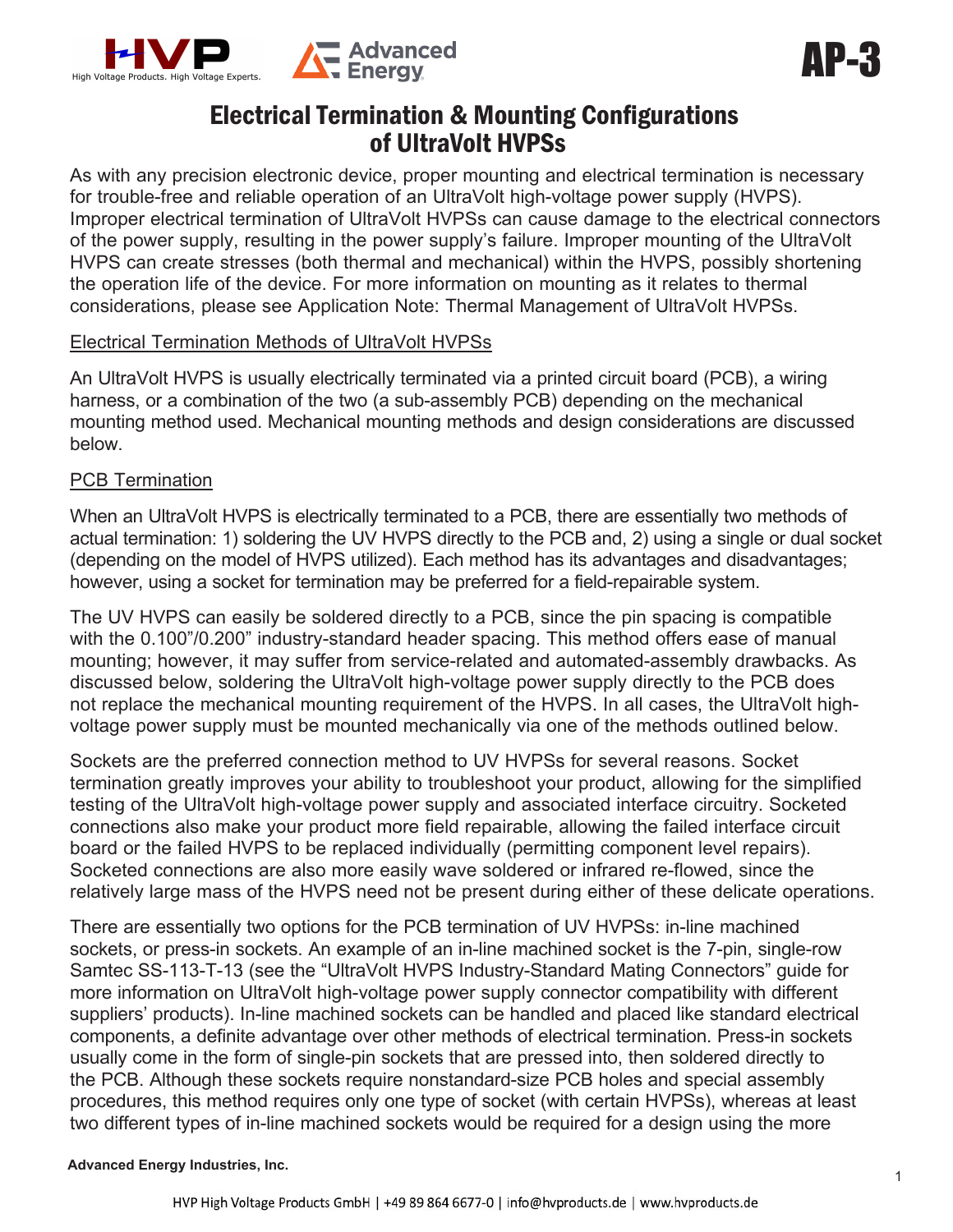specific in-line machined sockets.

Should a UV HVPS be mounted onto a PCB (as opposed to being mounted onto a chassis), various thermal considerations will arise. For a full discussion of the thermal considerations in the various mounting methods of the UV HVPS, please seeApplication Note: Thermal Management of UltraVolt HVPSs.

## Wiring Harness Electrical Termination

The use of a wiring harness has the obvious advantage of enabling you to mount the UltraVolt HVPS anywhere within your chassis, allowing for both optimal positioning of the UV HVPS for thermal considerations and minimization of overall chassis size. Again, there are two choices for the electrical termination of the HVPS: directly soldering the wiring harness to the UV HVPS or utilizing sockets that match the plugs on the UV HVPS.

As noted previously, sockets are preferred over direct soldering for troubleshooting, field reparability, and relative ease of assembly. However, when soldering leads directly to the UV HVPS, remember to use a reliable method of soldering (such as 'j' hooking the leads around the HVPS pins). Also keep in mind, the pins of the UV HVPS are high-quality, gold-plated, bronzephosphor material. Due to this material's nature, the pins cannot sustain large lateral forces without damage or fatigue and eventual failure. Therefore, it is recommended that the wiring harness be strain-relieved before connecting to the HVPS. In fact, all wiring harnesses should be strain-relieved before reaching the HVPS pins. The types of wiring harness sockets which can be used are summarized in the "UltraVolt HVPS Industry-Standard Mating Connectors" guide (listed under Type as 'wire applied').

## General Rules of Thumb for Electrical Terminations to UltraVolt HVPSs

Although not yet discussed, the gauge of the wire (or the cross-sectional area of the copper track on a PCB) feeding the UltraVolt HVPS is very important. A power supply wire of too thin a gauge can not only cause wiring failures, but also degrade the load regulation and linearity of the UltraVolt HVPS. How thin is too thin? As seen in Table 1 below, certain UltraVolt high-voltage power supplies can draw up to 13 amps through the input-power pins. Table 2 can be used as a rough guide to determine the required input-supply wire gauge, based on the UV HVPS current.

| <b>UV Power Supply Rating</b> | <b>Maximum Current</b> |  |
|-------------------------------|------------------------|--|
| 4W (for 12V unit)             | 0.5A                   |  |
| 15W / 20W (24V unit)          | 1A                     |  |
| 60W                           | 3A                     |  |
| <b>125W</b>                   | 6A                     |  |
| <b>250W</b>                   | 13A                    |  |

Table 1: A partial list of HVPSs and maximum currents (See product-specific data sheets for more information.)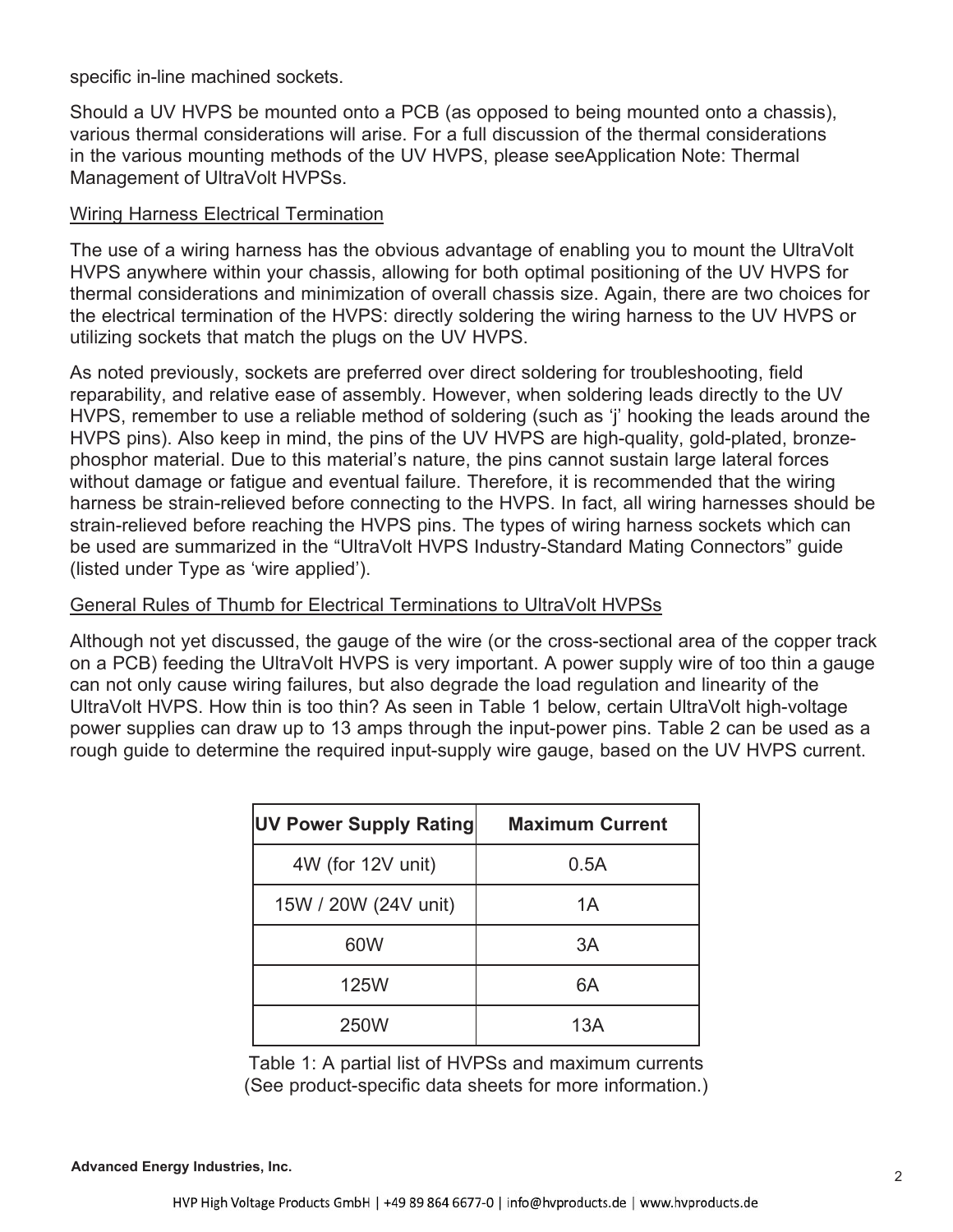| <b>Maximum Continuous Current</b><br>(Amps) | <b>Suggested Wire Gauge</b><br>(Gauge (AWG)) |  |
|---------------------------------------------|----------------------------------------------|--|
| 20                                          | 10                                           |  |
| 15                                          | 11                                           |  |
| 12                                          | 12                                           |  |
| 8                                           | 14                                           |  |
| 5                                           | 16                                           |  |
| 3                                           | 18                                           |  |
| $\overline{2}$                              | 20                                           |  |
| 0.8                                         | 24                                           |  |
| 0.5                                         | 26                                           |  |
| 0.3                                         | 28                                           |  |
| 0.2                                         | 30                                           |  |

Table 2: A list of HVPS currents and recommended input-supply wire gauges.

Not surprisingly, choosing a PCB track size is slightly more complex than choosing a specific wire gauge, given a particular current. In PCB applications, the maximum allowable temperature rise of the track becomes an important design consideration. Table 3 is a general guide for the current-carrying capacity of different external, plated-PCB track sizes.

|                            | <b>Current-Carrying Capacity</b> |                            |                  |                  |
|----------------------------|----------------------------------|----------------------------|------------------|------------------|
| <b>PCB track size</b>      | 0.5A                             | 1Α                         | 1.5A             | 2A               |
| 1oz. copper                | 20 mils width                    | 50 mils                    | 100 mils         | 50 mils          |
| $(1.4 \text{ miles high})$ | $(10^{\circ}$ C temp rise)       | $(10^{\circ}$ C temp rise) | (10°C temp rise) | (45°C temp rise) |
| 2oz. copper                | 10 mils                          | 25 mils                    | 50 mils          | 25 mils          |
| $(2.8 \text{ miles})$      | $(10^{\circ}$ C temp rise)       | $(10^{\circ}$ C temp rise) | (10°C temp rise) | (45°C temp rise) |
| 3oz. copper                | 7.5 mils                         | 19 mils                    | 38 mils          | 19 mils          |
| $(4.2 \text{ miles})$      | $(10^{\circ}$ C temp rise)       | $(10^{\circ}$ C temp rise) | (10°C temp rise) | (45°C temp rise) |

Table 3: Plated-PCB track sizes and currents with temperature rise

As Table 3 illustrates, PCBs cannot handle large currents unless proper track width and copper weight are used. (For example, PCB-mounting a 125W unit is only recommended when specific care is taken — such as a 3oz. copper PCB with two 75-mil tracks to the two power pins.) Please note, a 10°C temperature rise is quite acceptable; however, a 45°C temperature rise is not recommended for continuous use. Track width should be increased to carry the current and to reduce self-heating.

Another important point concerns the presence of multiple pins for the same apparent function. A perfect example is the paired *Input Power Ground Return* pins (#1 and #8) on the 125W "C"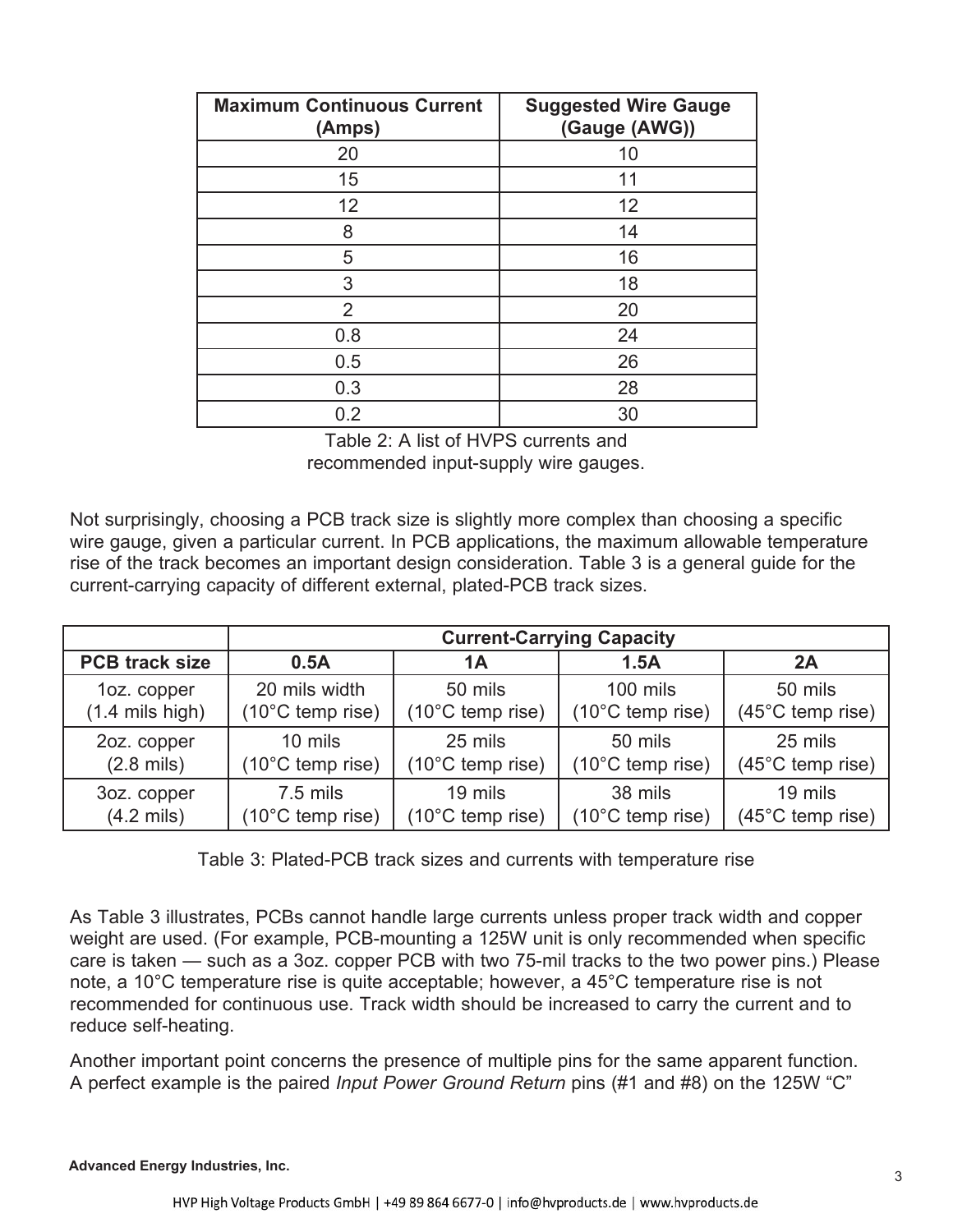Series. This supply will draw up to 6 amps from the input voltage supply; however, the connector pins are rated for a maximum of 5.9 amps. For this reason, on the 125W "C" Series, UltraVolt paired the supply pins, increasing the rating to a total of 11.8 amps, leaving a larger margin for safety. In order to eliminate possible damage to the HVPS's pins, each pin of the same function should be externally wired in parallel to spread the current over the required number of pins.

As an aside, the 250W "C" Series will draw up to 13 amps; therefore, the units utilize an AMP mate-and-lock connector, which is rated for 10 amps per contact and 20 amps total for the parallel connection. This connector can easily handle the relatively large currents most likely to be supplied by an off-line switching power supply elsewhere within the chassis. If you intend to mount a PCB on the top of a chassis-mouted 250W unit, please contact UltraVolt Customer Service for the appropriate part-number suffix to specify the PCB power connector with .045" square pins. Also keep in mind, although the HVPS pins labeled *Input Power Ground Return*, *Signal Ground Return*, and *HV Ground Return* imply a similar function, they are not interchangeable and each should be used only for its own purpose (see Application Notes #1 and #16 for more information).

## Mounting Configurations of UltraVolt HVPSs

Different mounting configurations are required for different models of UltraVolt high-voltage power supplies. In all cases, supplementary mounting procedures are required. Under no circumstances should the UV HVPS be restrained by its pins alone (the pins cannot withstand lateral shock and will shear if the system is dropped or subjected to long-term vibration).

There are essentially two mounting configurations for low-power UV HVPSs: chassis mounting and PCB mounting. However, certain case configurations lend themselves more to one mounting method than to the other. High-power units (such as the 125W "C" Series) and lower power units with the -C option have aluminum cases incorporating mounting ears or studs, making them ideal for chassis mounting. Lower power, Mu-metal-shielded, or plastic-enclosed units (i.e. a 4W "A" Series HVPS) have the option of being PCB mounted or chassis mounted (using an optional mounting bracket or -E plate).

#### Mounting Units With Built-In Mounting Ears or Studs

As mentioned above, metal-enclosed units with built-in mounting ears or studs should normally be chassis mounted. As many of these aluminum-enclosed units are of relatively high wattage, chassis-mounting makes sense because it allows the produced thermal energy to dissipate easily. For further discussion on thermal considerations, see Application Note #6 on thermal management.

When mounting units incorporating mounting ears (such as the "A" Series units with the -C or -E option), it is good policy to use all 4 mounting holes. This ensures a lower thermal resistance, as well as adequately restraining the relatively large mass of the metal-encapsulated UV HVPS.

Units with mounting studs (such as the High Power "C" Series) should be mounted to ensure each stud can be utilized. Each stud should be held to the chassis using a lock washer and a #8 nut tightened to approximately 8 ftolbs of torque. The nuts should be alternately tightened in an X-pattern to prevent possible harmful mechanical stress to the HVPS case.

In tight mounting locations where you would like to chassis-mount a -E UltraVolt, you might consider putting a louver or tab in the chassis to lock in the inaccessible end of the HVPS, while still bolting the opposite end to the chassis (see below).